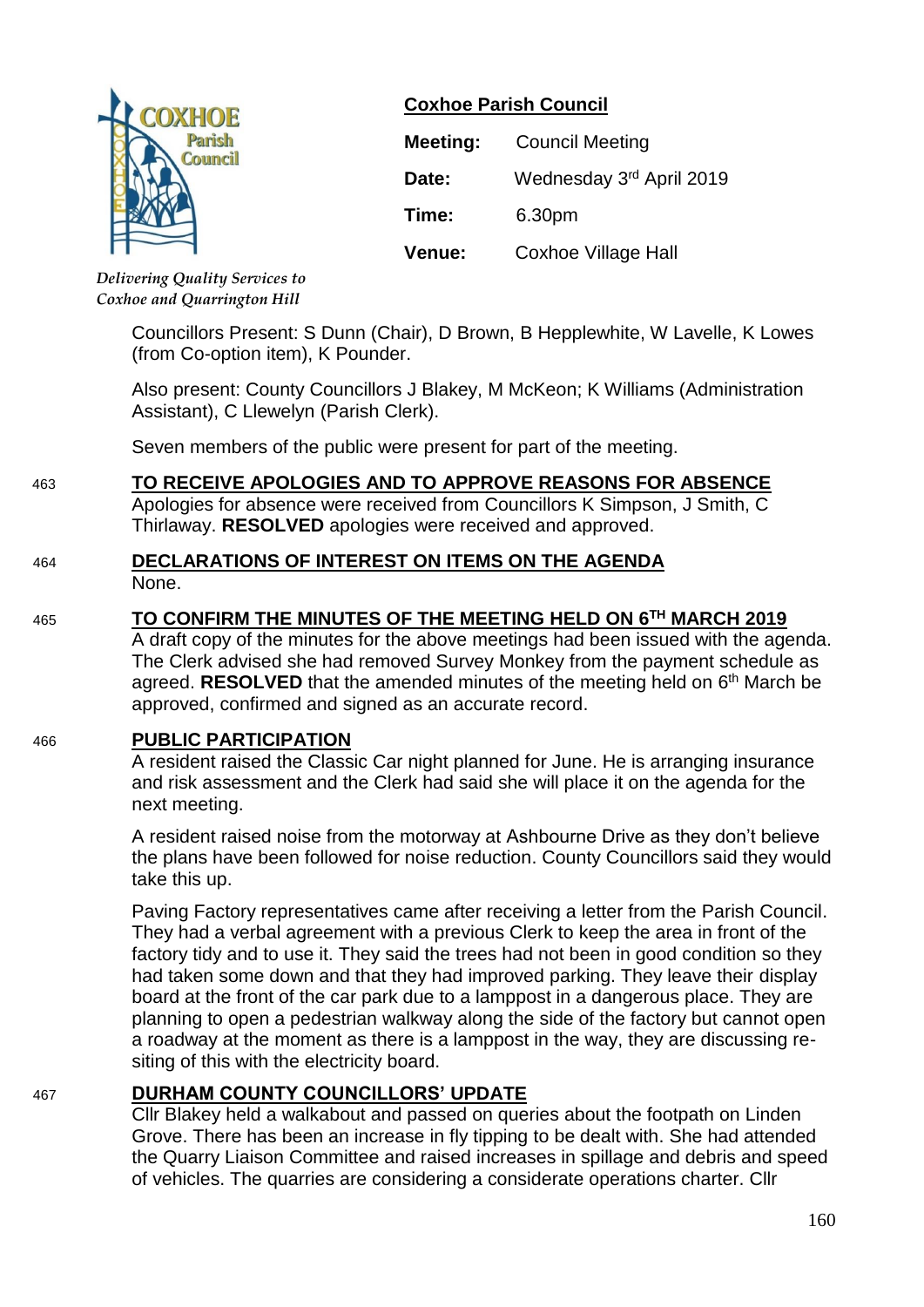McKeon is working with officers on the drainage near Active Life. She said the County Council have submitted a funding bid for using cultural methods to improve mental health in children and young people, and she has asked that a focus is made on young people in rural areas. She has sent details of a volunteer who may help with establishing a playgroup. Cllr Blakey asked about the Village Hall playgroup and Cllr Dunn said it is a matter for the Village Hall Association. Cllr Dunn said approval has been granted for the new County Hall development. Highways officers have arranged consultation for the proposed parking restrictions on Coxhoe front street. A new cycleway along the route of the old A1 has been announced, which Cllr Dunn felt could link with the former railway line in the parish. He had spoken with officers about and obtained changes to the roundabout proposals at junction 61 as they were out of balance. Cllr Hepplewhite asked about ensuring signposting to Sedgefield, Cllr Dunn said he will take this forward. **RESOLVED** the information is noted.

#### 468 **COUNCILLORS' REPORTS OF THEIR ATTENDANCE AT MEETINGS/EVENTS ON BEHALF OF THE PARISH COUNCIL** None.

# 469 **CO-OPTION**

No election had been called during the statutory notice period for the vacancy. The Council can therefore co-opt. The Clerk advised three people had expressed an interest and only one had sent a statement. As they were present they left the room for the discussion. Members **RESOLVED** to co-opt Kim Lowes to the Parish Council, signed the forms immediately therefore becoming a Councillor from this point.

# 470 **LAND/BUILDINGS/OPEN SPACES**

#### Cricket Ground

A report had been circulated with the agenda. Cllr Dunn, the Clerk and the Administration Assistant had met with various potential contractors, with the County Council's Recreation Maintenance Manager and the Head Groundsman from Monk Hesleden Parish Council. Two quotes had been received. Cllr Dunn said that a gate may urgently be required.

The following were **RESOLVED**:

**(A)** the Council will take a longer term view to improve the playing field over this year to be playable next year.

**(B)** to proceed with seeking funding for the outfield.

**(C)** to seek further advice including from Durham County Cricket Club on what is required for the square.

**(D)** to seek quotes for floodlighting.

**(E)** the Clerk, Administration Assistant, Chair and Vice Chair are to progress matters on behalf of the Council.

**(F)** the report and information were noted and activity to continue.

Quarrington Hill Environmental Improvement Scheme

Cllr Pounder said that locations for the sculptures have been decided with Believe Housing and he will be asking the next meeting to discuss transfer/lease of the sites. **RESOLVED (G)** progress is noted.

# Request for Easement Lowfield Bungalow

A report which included an email and architect's plans had been circulated with the agenda. The resident had put forward two easement plans. It was **RESOLVED (H)** that officers undertake a short consultation including the diagram of Plan A, including Basic Cottages, businesses around Commercial Road East, Beechfield Rise

161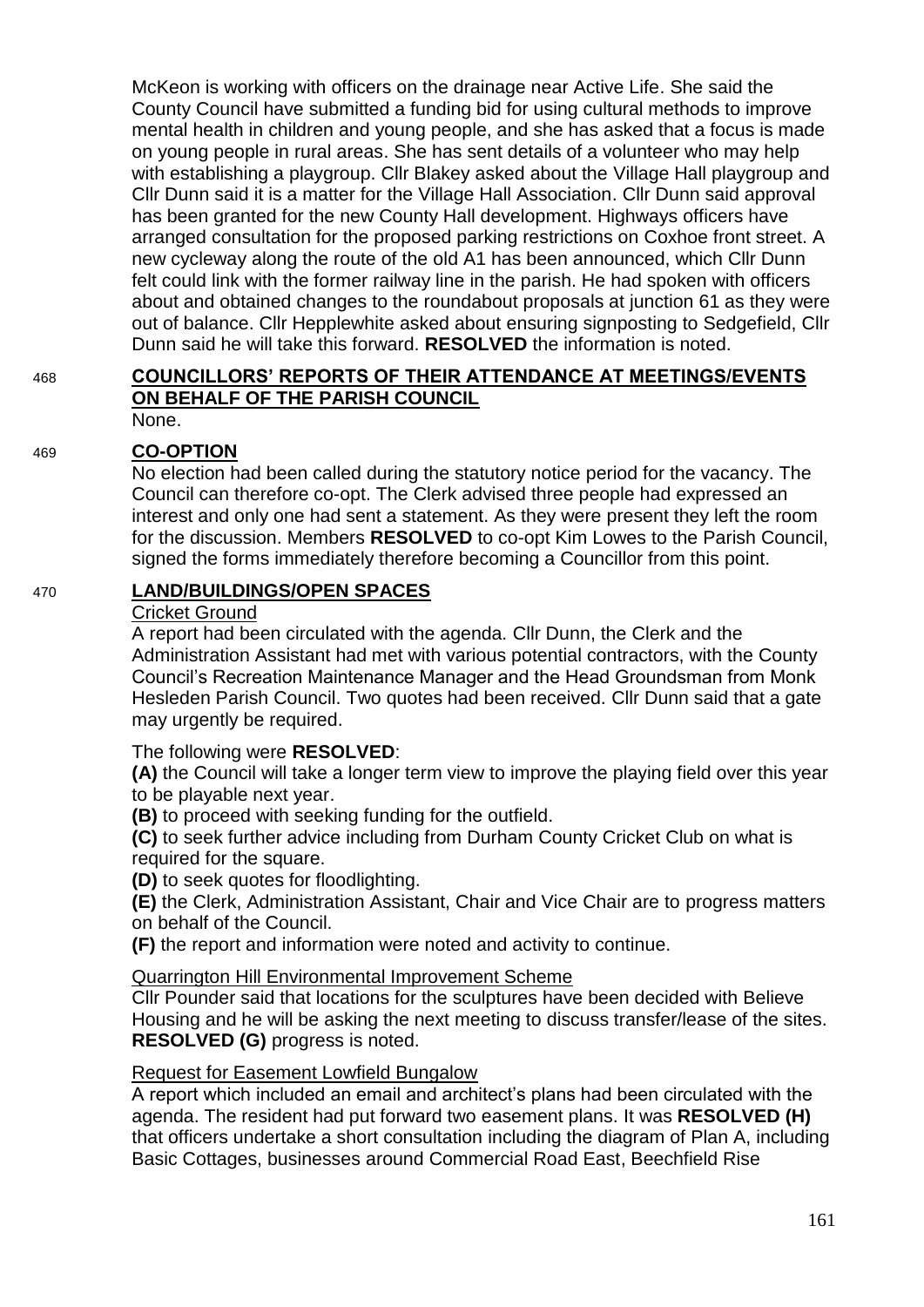properties pictured on the plan and Browns Close, and Surveymonkey publicised via Facebook, before the next meeting.

# Clarence Railway creation of cycle path and walkway

The Clerk had circulated a report with the agenda noting she has received a response from Cornforth Parish Council which is not interested in taking on the railway line as a cycle path and walkway. Cllr Dunn spoke through potential routes of the Great North Road A1 cycleway, which may tie in with the route. Members **RESOLVED (I)** the Council will explore development further with Cassop-cum-Quarrington Parish Council and with Durham Ask.

# Scouts request to use King's Wood

The Clerk had circulated information with the agenda. **RESOLVED (J)** the Scouts are able to use King's Wood for activities on confirmation that they have their own public liability insurance and risk assessments and have pre-assessed the area.

**RESOLVED (K)** to delegate such decisions to the Clerk as long as the conditions outlined above are met and activities are relatively straightforward.

# 471 **PARKING**

Cllr Dunn said that the County Council has said the proposed parking restrictions will not for the moment include Cornforth Lane or any restrictions on the bus entrance. **RESOLVED** the consultation on parking is noted.

# 472 **YOUTH PROVISION**

# Youth Worker Report

The Senior Youth Worker had tabled a written report. **RESOLVED (A)** the Council requests the reports to be sent with the agenda each month. **RESOLVED (B)** the report is received and noted.

# Under 5's provision

Councillors discussed that as the council does not provide for younger children, they want to look at establishing provision especially as this has been part of previous parish plans. **RESOLVED (C)** the Clerk to arrange a meeting with the volunteer suggested by Cllr McKeon, Active Life, and Village Hall Association. **RESOLVED (D)** the Clerk has authority to spend up to £400 of budget on preparing for any provision.

# 473 **CLERK'S REPORT**

The Clerk had distributed a report for consideration.

# IXi St Mary's Churchyard

The Clerk advised that she is to check on whose land burials are taking place in the churchyard. **RESOLVED (A)** the information is noted.

# IXm Trees back of Ashbourne Drive

The Clerk had received an email about trees being harshly cut back and had passed it to County Cllr Dunn who has raised it with officers. **RESOLVED (B)** the information is noted.

**RESOLVED (C)** the report is noted.

# 474 **FINANCIAL MATTERS**

Finance Report, Bank Reconciliation and Payment Schedule

The Clerk had circulated the Finance Report which included the bank reconciliation to 28<sup>th</sup> March and employer costs for March 2019 and agenda items 12b to 12g.

The payments below were submitted for approval.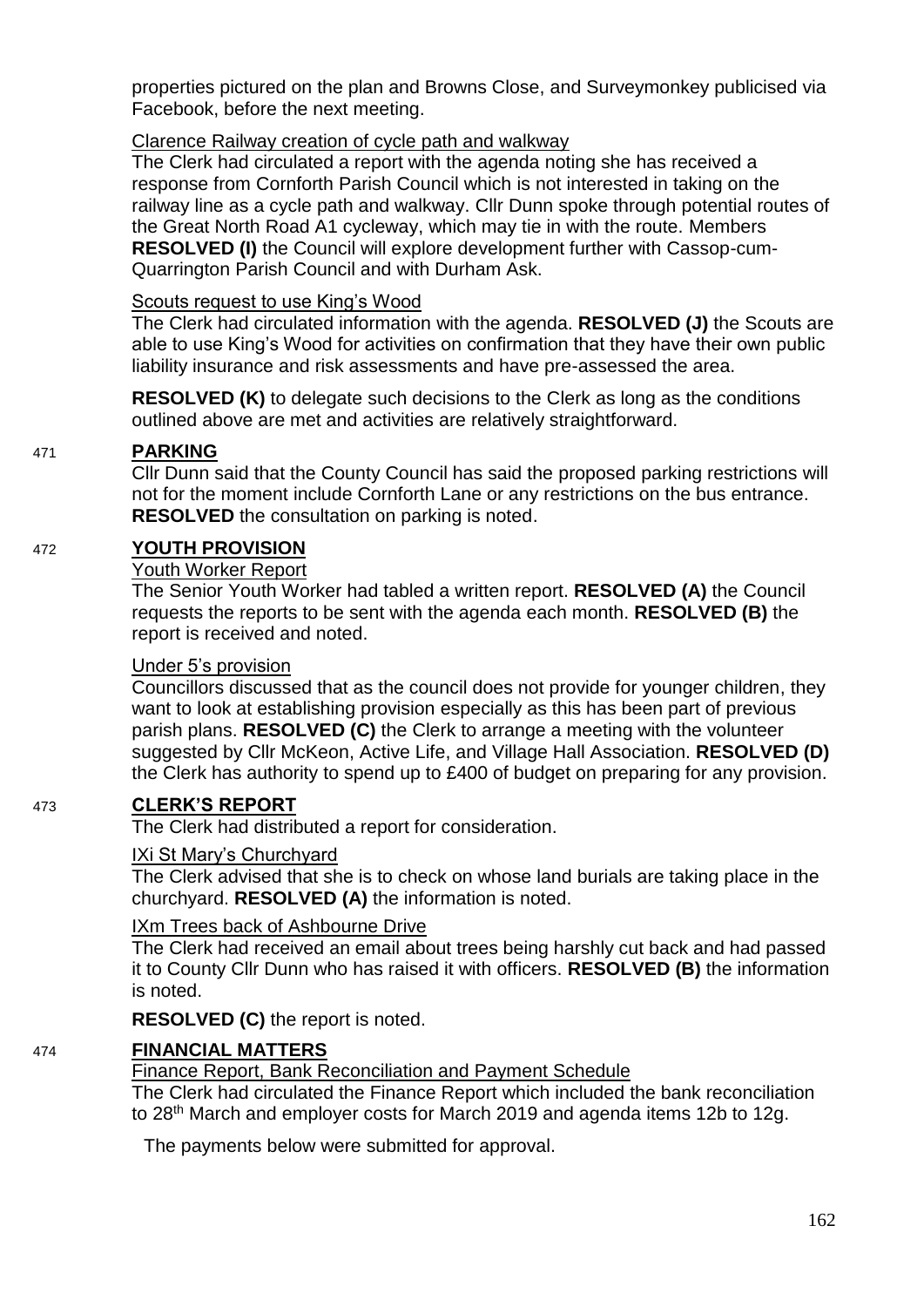a) April Payments Due:

| N <sub>0</sub>          | Payee                                 | <b>Description</b>                         | <b>Amount</b> |
|-------------------------|---------------------------------------|--------------------------------------------|---------------|
| $\mathbf{1}$            | <b>Staff</b>                          | <b>Salaries</b>                            | £5324.63      |
| $\overline{2}$          | <b>NEST</b>                           | Employer & Employees' Pension              | £132.64       |
|                         |                                       | Contributions                              |               |
| $\mathbf{3}$            | <b>HMRC</b>                           | Employer's Liabilities                     | £626.03       |
| $\overline{\mathbf{4}}$ | Vodafone                              | 3 x mobile phones                          | £71.49        |
| 5                       | <b>BT</b>                             | Landline & internet                        | £46.00 est    |
| 6                       | Mastercopy                            | <b>Remote Billing</b>                      | £136.12       |
| $\overline{7}$          | <b>ITC</b>                            | Sophos Internet Security                   | £6.00         |
| 8                       | County Durham and Cleveland           | <b>Councillors Training</b>                | £250.00       |
|                         | <b>Training Partnership</b>           |                                            |               |
| 9                       | Ray Lawson Joinery &                  | Install safe                               | £70.00        |
|                         | <b>Building Services</b>              |                                            |               |
| 10                      | Ray Lawson Joinery &                  | Fence repair Sanderson St                  | £330.00       |
|                         | <b>Building Services</b>              |                                            |               |
| 11                      | <b>Joe Fraser Chartered Surveyors</b> | Valuation of Land                          | £570.00       |
| 12                      | Viking                                | Stationery $+$ cash box                    | £54.56        |
| 13                      | Agri Pest                             | Mole control + harrowing at Coxhoe Cricket | £250.00       |
|                         |                                       | Field                                      |               |
| 14                      | <b>Altogether Greener</b>             | Fencing adjacent Bower Court Village Green | £150.00       |
|                         |                                       | 4                                          |               |
| 15                      | <b>Altogether Greener</b>             | Fencing adjacent Coxhoe Café Village Green | £120.00       |
|                         |                                       | 3                                          |               |
| 16                      | <b>Altogether Greener</b>             | <b>Grounds Maintenance Contract</b>        | £887.70       |

Please note prices are gross, where VAT applies.

#### b) Payments already made and brought to Council for noting:

| N <sub>0</sub> | Payee   |          | <b>Description</b>         | Amount  |
|----------------|---------|----------|----------------------------|---------|
|                | ampus ′ | Graphics | Design and print Chronicle | £485.00 |
|                | __      |          | .<br>____                  |         |

Please note prices are gross, where VAT applies.

**RESOLVED (A)** the payments are approved.

**RESOLVED (B)** the Council approves payment for the safe of £432.

#### Staff Pay Update

Cllr Brown declared an interest as he is related to a member of youth staff. **RESOLVED (C)** the staff pay increases are noted.

# Parish Paths Grant

**RESOLVED (D)** Council notes the grant of £587.00 has been received.

# Laptop purchase.

**RESOLVED (E)** the Clerk to buy the lower price laptop quoted at a total cost of up to £800, plus Publisher for the Administration Assistant's laptop.

#### Banking Arrangements

**RESOLVED (F)** the Council notes that a savings account with Nationwide has been opened and an initial £5,000 transfer made, and that Councillors who authorise bank payments will be asked to authorise transfer of funds over £85,000 to this account once the precept has been received.

The Clerk advised that she is not to go any further with the Barclaycard application as they had requested credit checks above those mentioned when cards were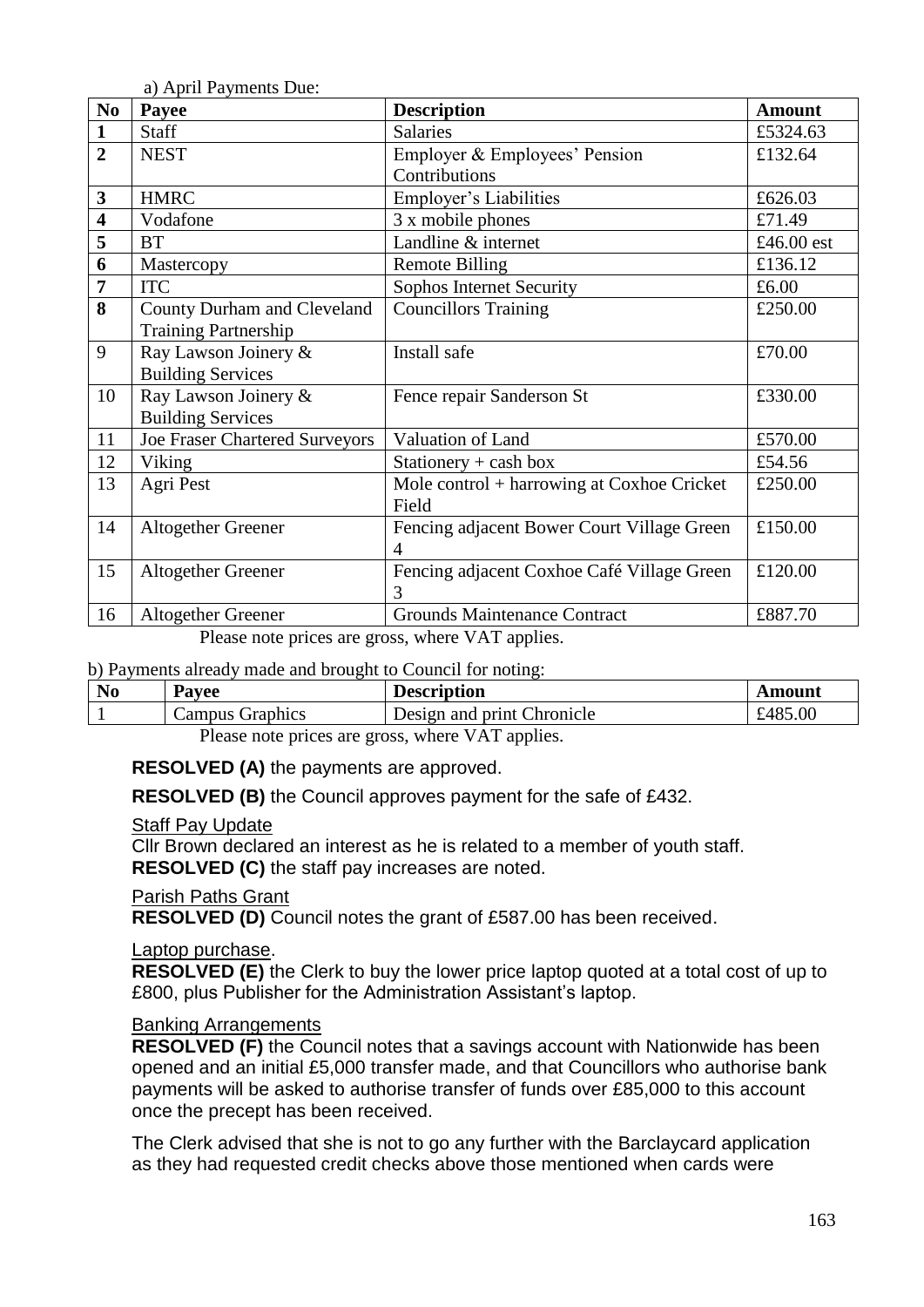researched. **RESOLVED (G)** the Council notes the Clerk will apply for either Co-op or Unity credit card.

# Insurance Renewal 2019/20

**RESOLVED (H)** Council notes the Clerk has agreed the insurance policy renewal on a three-year long term agreement with Ecclesiastical which costs £3,654.46 plus a £50 fee.

# Cyber-crime insurance

**RESOLVED (I)** the Council will pay £319.20 for the cyber-crime policy, details of which had been sent to Councillors. **RESOLVED (J)** the Council will exceed budget expenditure for insurance by £123.66.

**RESOLVED (K)** the report containing all the above is received and noted.

# **Budget**

The Clerk had circulated the budget up to 28<sup>th</sup> March and advised that she will circulate the end of year budget soon. **RESOLVED (L)** the budget is noted.

# 475 **FINANCIAL RISK ASSESSMENT**

The Clerk had sent the financial risk assessment with the agenda and said it will be updated with the credit card risks and controls. **RESOLVED** the financial risk assessment was approved with no questions.

# 476 **DOG BIN CONTRACT**

The Clerk has requested the county council incorporating emptying some parish dog bins into their usual rounds but has not had a response as yet. **RESOLVED** the information is noted.

# 477 **TRAINING UPDATE**

Some Councillors had attended the Councillors' training session on 7<sup>th</sup> March. The presentation had been emailed afterwards. Councillors asked about an induction pack and the Clerk advised this is in hand. **RESOLVED (A)** the information is noted.

At 8.30pm the Chair requested members' agreement, as per Standing Order 3(v), to extend the meeting beyond the standard 2-hour period. **RESOLVED (B)** that Standing Order 3(v) be invoked and the meeting continue.

# 478 **OPERATION LONDON BRIDGE**

The Clerk had sent a report with the agenda. Members **RESOLVED** the following: **(A)** to note that in the ten-day state mourning period any parish council events would be cancelled.

**(B)** to note the Union Jack to be flown at half-mast for the prescribed periods.

**(C)** words for the website to be prepared for approval by council.

**(D)** to purchase one or two loose leaf condolence books for signing at Coxhoe Village Hall and possibly Quarrington Hill Community Centre.

**(E)** flowers can be left unwrapped and without cellophane in the Village Hall Memorial Garden and possibly Quarrington Hill Community Centre.

**(F)** the Clerk to liaise with local churches to find out plans and report back to council. **(G)** the report is noted.

# 479 **COXHOE PARISH COUNCIL/COXHOE VILLAGE HALL LEASE**

A version of the lease had been circulated with the agenda. Discussion of the lease and insurance took place. The council wishes to discuss further how it can offer support to the Village Hall committee. Cllr Pounder discussed insurance recharge for Quarrington Hill Community Centre. **RESOLVED** the information is noted.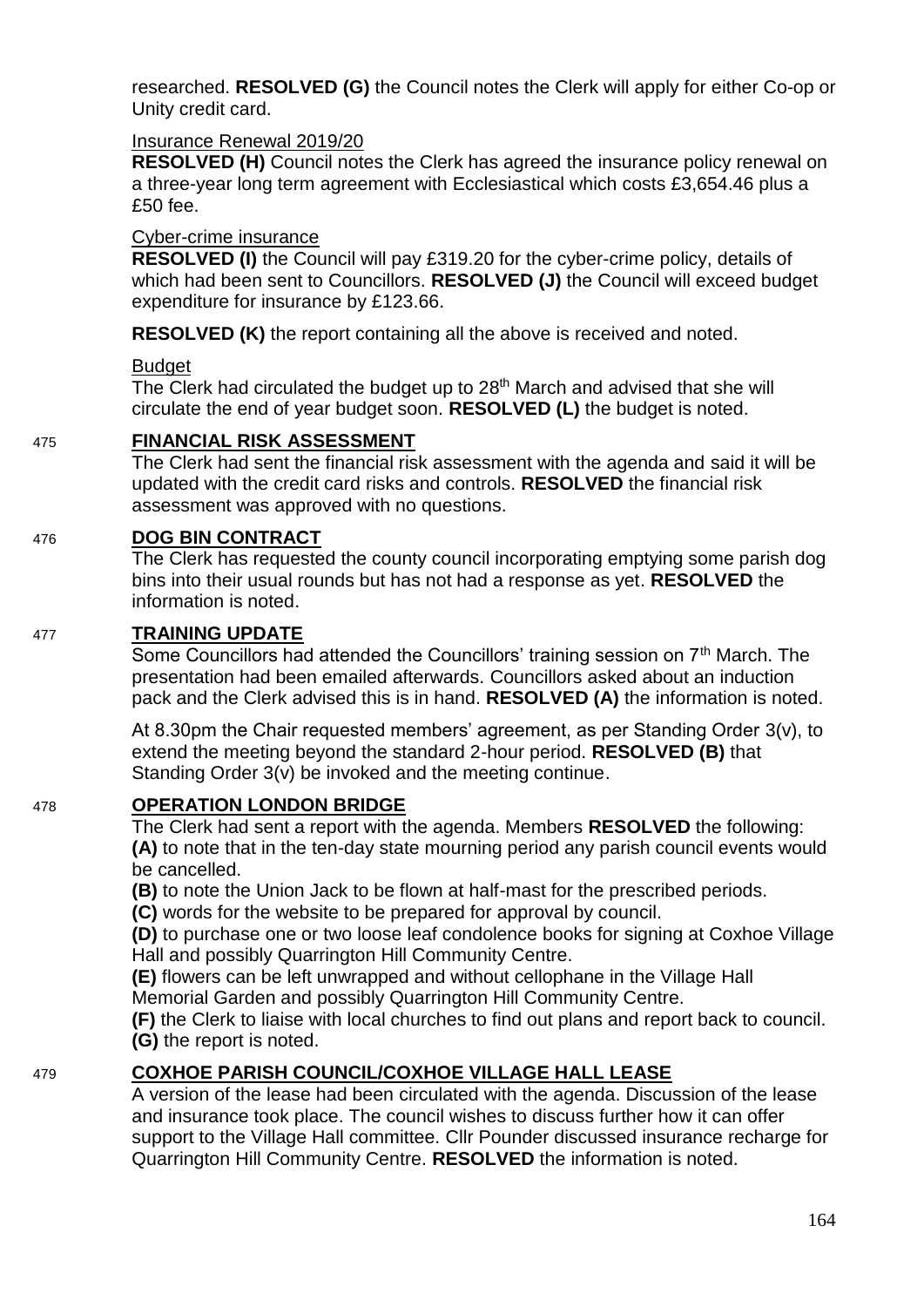#### 480 **PARISH PLAN 3**

The Clerk had distributed a report drawn up with S Bell, Volunteer. The council wants to ensure people of all ages are represented. Members **RESOLVED (A)** the events on 11<sup>th</sup> and 18<sup>th</sup> May will start at 10.30 and have a presentation and round-table discussions, at a later date two drop-in events will be arranged.

**RESOLVED (B)** the report is noted.

# 481 **AGREEMENT OF POLICIES AND COUNCIL DOCUMENTS**

#### Grant Awarding Policy

The Clerk had distributed a draft policy. **RESOLVED (A)** the draft policy is approved.

# Member Officer Protocol

The Clerk had distributed a draft protocol. **RESOLVED (B)** to approve the protocol.

# Publication Scheme

The Clerk had distributed a draft. **RESOLVED (C)** the draft scheme is approved.

# 482 **COMMITTEES**

Youth Strategy Group Minutes 14<sup>th</sup> March 2019 **RESOLVED (A)** the draft minutes are noted.

Committees' Structural Review, Membership and Proposed Dates 2019/20 **RESOLVED (B)** the new structure for committees will be as follows: the Finance, Environment and Events Committee to meet bi-monthly; the HR, Grievance, Disciplinary and Complaints Committee and the Youth Strategy Group will meet in the alternate months; the Appeals Committee will meet when required. **RESOLVED (C)** dates to be arranged.

# 483 **PLANNING & CORRESPONDENCE REPORT**

#### **Planning Requests**

| <b>Application</b>         | <b>Applicant and Location</b>                           | Proposal                                            | Electoral     | <b>Case Officer and</b>  |
|----------------------------|---------------------------------------------------------|-----------------------------------------------------|---------------|--------------------------|
| <b>Number</b>              |                                                         |                                                     | Ward and      | <b>Expected Decision</b> |
|                            |                                                         |                                                     | Parish        | Level                    |
| DM/19/00407/<br><b>FPA</b> | Mr Jonathan Cubello,<br>Land Adjacent To                | Change of use from public<br>open space to enclosed | Coxhoe        | <b>Allan Fenwick</b>     |
|                            | 1 Tyneside Cottages,<br><b>Commercial Road</b><br>East, | private garden                                      | Coxhoe        | Delegated                |
|                            | Coxhoe,                                                 |                                                     |               |                          |
|                            | Durham<br>DH6 4JY                                       |                                                     |               |                          |
| DM/19/00780/<br><b>FPA</b> | Mr Graham Bell,<br>Malvern,                             | Single-storey side extension                        | Coxhoe        | <b>Allan Fenwick</b>     |
|                            | <b>Station Road East,</b>                               |                                                     | Coxhoe        | Delegated                |
|                            | Coxhoe,<br>Durham                                       |                                                     |               |                          |
|                            | DH64AT                                                  |                                                     |               |                          |
| DM/19/00025/               | Mr David Atkinson,                                      | Environment Act 1995:                               | <b>Bishop</b> | <b>Claire Teasdale</b>   |
| <b>MIN</b>                 | Cornforth East Quarry,                                  | Periodic Review of Mining                           | Middleham     |                          |
|                            | Stobb Cross Lane,                                       | Sites. Application for the                          | and           | Committee                |
|                            | Cornforth                                               | determination of new                                | Cornforth     |                          |
|                            | <b>DL17 9DU</b>                                         | planning conditions for                             |               |                          |
|                            |                                                         | working and restoration<br>relating to Planning     | Cornforth     |                          |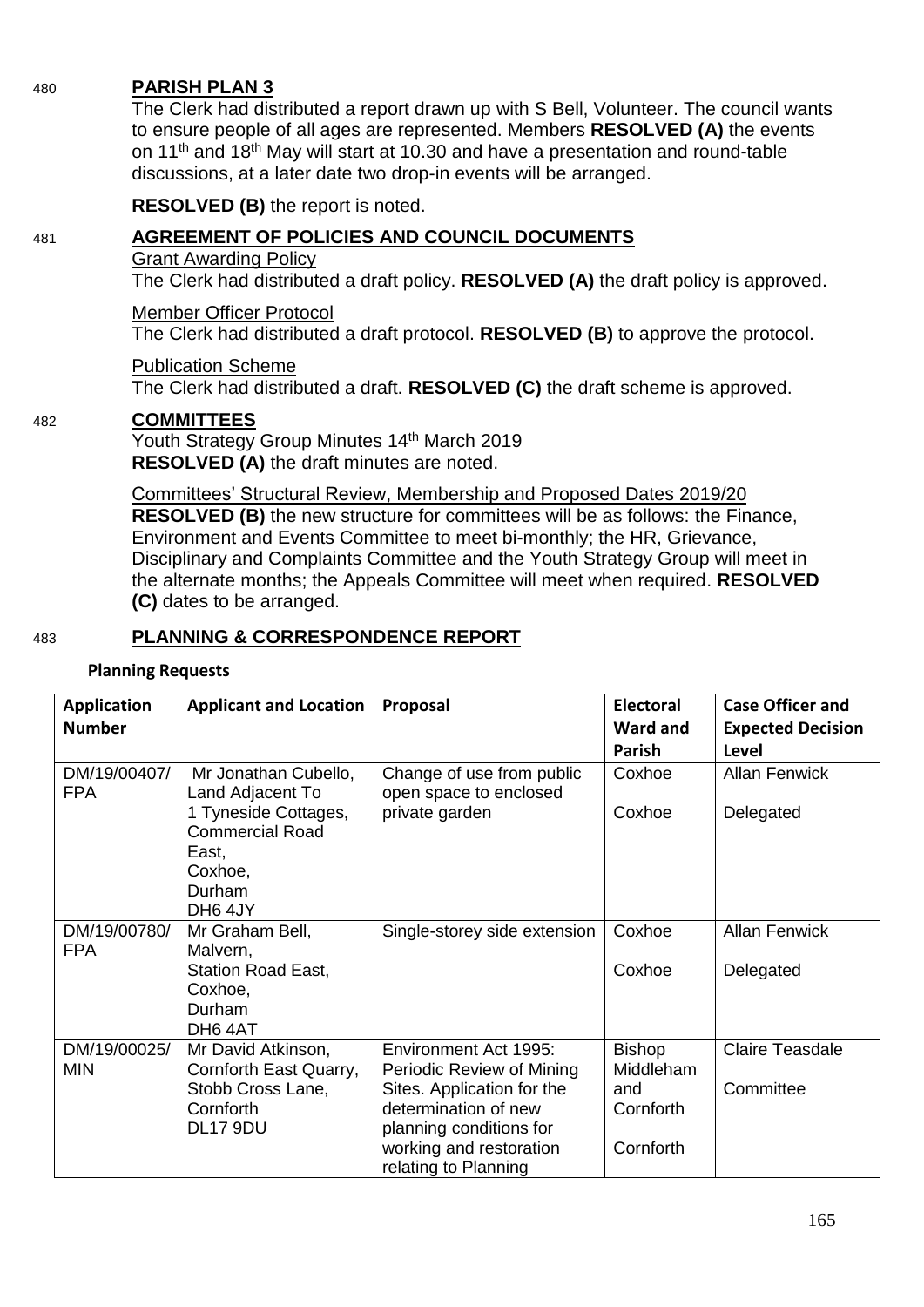|                              |                                                                                                    | Permission No. MRA/7/2 at<br><b>Cornforth East Quarry</b>                                                                                                                                                                                                                                                                                                                            |                                                             |                                     |
|------------------------------|----------------------------------------------------------------------------------------------------|--------------------------------------------------------------------------------------------------------------------------------------------------------------------------------------------------------------------------------------------------------------------------------------------------------------------------------------------------------------------------------------|-------------------------------------------------------------|-------------------------------------|
| DM/19/00026/<br><b>MIN</b>   | Mr David Atkinson,<br>Cornforth West Quarry,<br>Stobb Cross Lane,<br>Cornforth<br><b>DL17 9JB</b>  | Environment Act 1995:<br>Periodic Review of Mining<br>Sites. Application for the<br>determination of new<br>planning conditions for<br>working and restoration<br>relating to Planning<br>Permission No. IDO/7/5/1 at<br><b>Cornforth West Quarry</b>                                                                                                                                | <b>Bishop</b><br>Middleham<br>and<br>Cornforth<br>Cornforth | Claire Teasdale<br>Committee        |
| DM/19/00039/<br><b>FPA</b>   | Tarmac, Cornforth<br><b>West Quarry</b><br><b>Stobb Cross Lane</b><br>Cornforth<br><b>DL17 9JB</b> | Improvements to existing<br>access to quarry including<br>widening                                                                                                                                                                                                                                                                                                                   | <b>Bishop</b><br>Middleham<br>and<br>Cornforth<br>Cornforth | <b>Claire Teasdale</b><br>Committee |
| DM/18/03884/<br><b>VOCMW</b> | Tarmac                                                                                             | Variation of Conditions 1<br>(Approved documents), 12<br>(Working hours in Phase 1)<br>of Planning Permission No.<br>7/2006/0179CM (DCC<br>Reference: CMA/7/55) to<br>allow a change to the<br>working method and<br>working hours for Phase 2<br>and variation to the<br>associated S106 agreement<br>in terms of the percentage<br>of High Grade Dolomite<br>removed from the site | <b>Bishop</b><br>Middleham<br>and<br>Cornforth<br>Cornforth | <b>Claire Teasdale</b><br>Delegated |

DM/19/00407/FPA the council has a neutral view on the application but **RESOLVED (A)** to request the area is fenced in sympathy with the railway gate.

DM/19/00780/FPA the council has no comment to make.

DM/19/00025/MIN, DM/19/00026/MIN, DM/19/00039/FPA, DM/18/03884/VOCMW the Clerk had tabled a report with information on the applications. **RESOLVED (B)** the applications to be placed on the agenda for the next meeting. **RESOLVED (C)** Councillors to consider the applications and the information presented by the Clerk and to ask any questions before the next meeting.

# **Approved Decisions**

None.

# **Withdrawn Applications**

None.

#### **Correspondence Received**

| <b>Received From Summary</b> |                                                      |
|------------------------------|------------------------------------------------------|
| $ 1 $ lan Forster            | February Website and Social Media Performance Report |
| 2 NALC                       | Weekly Bulletin – including Village Hall Funding     |

Members **RESOLVED (D)** the correspondence is received and noted.